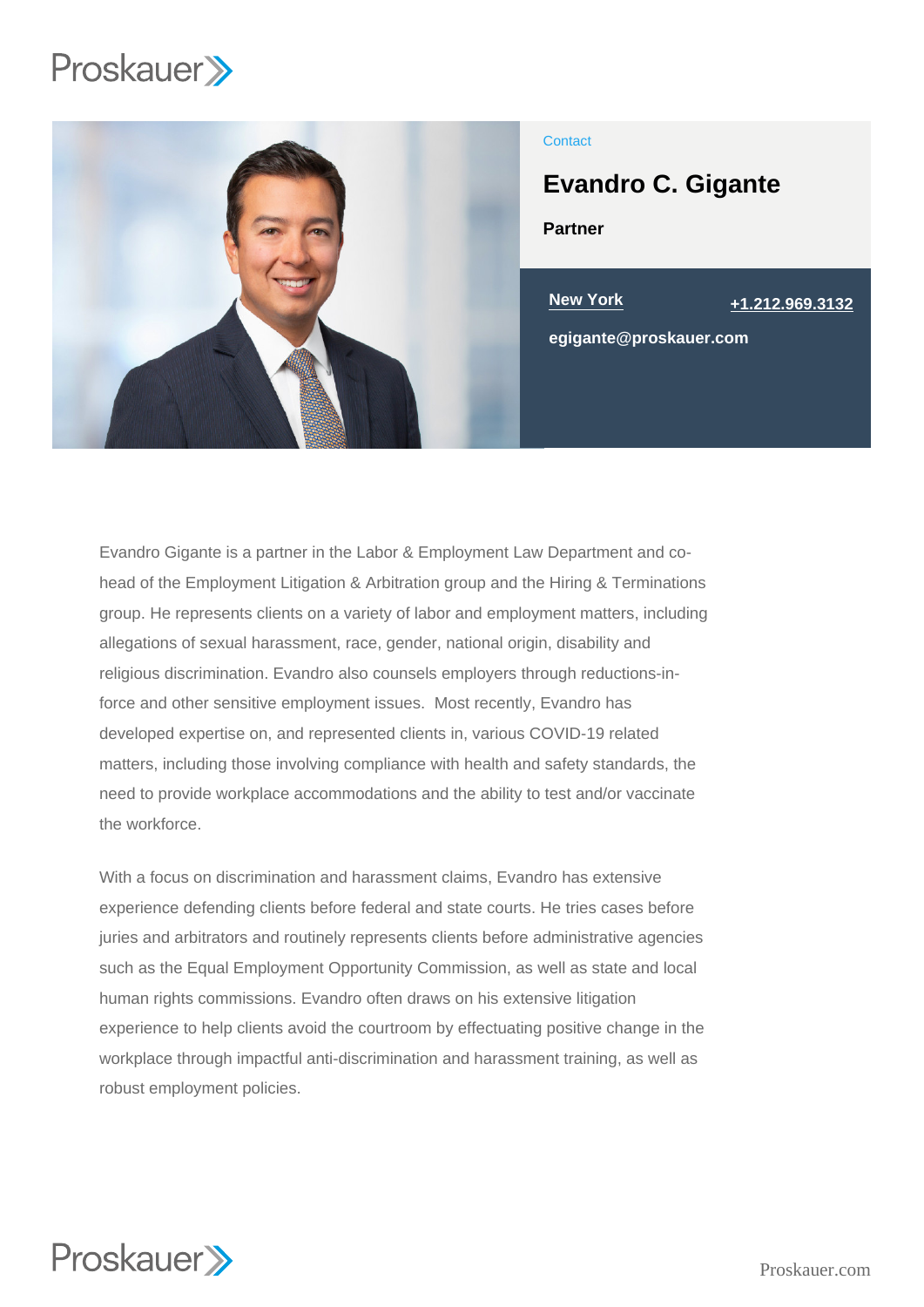Working in a wide range of industries, Evandro has experience representing clients in professional services, including law firms, financial services, including hedge funds and private equity firms, higher education, sports, media, retail, and others. Evandro also advises charter schools and other not-for-profit organizations on labor and employment matters on a pro bono basis.

#### **Practices**

Employment Litigation & Arbitration, Discrimination, Harassment & Title VII, Hiring & Terminations, Employment Counseling & Training, Higher Education and Title IX

## **Market Solutions**

Coronavirus (COVID-19)

#### **Education**

Brooklyn Law School, J.D. cum laude Notes & Comments Editor, Brooklyn Law Review Cornell University School of Industrial & Labor Relations, B.S.

#### **Admissions & Qualifications**

New York

# **Court Admissions**

- U.S. District Court, New York, Eastern District
- U.S. District Court, New York, Southern District
- U.S. Court of Appeals, Second Circuit

#### **Memberships**

New York City Bar (Member, Alternative Dispute Resolution Committee) American Bar Association (Labor & Employment Law Section)

#### **Awards & Recognition**

Best Lawyers in America 2021-2022